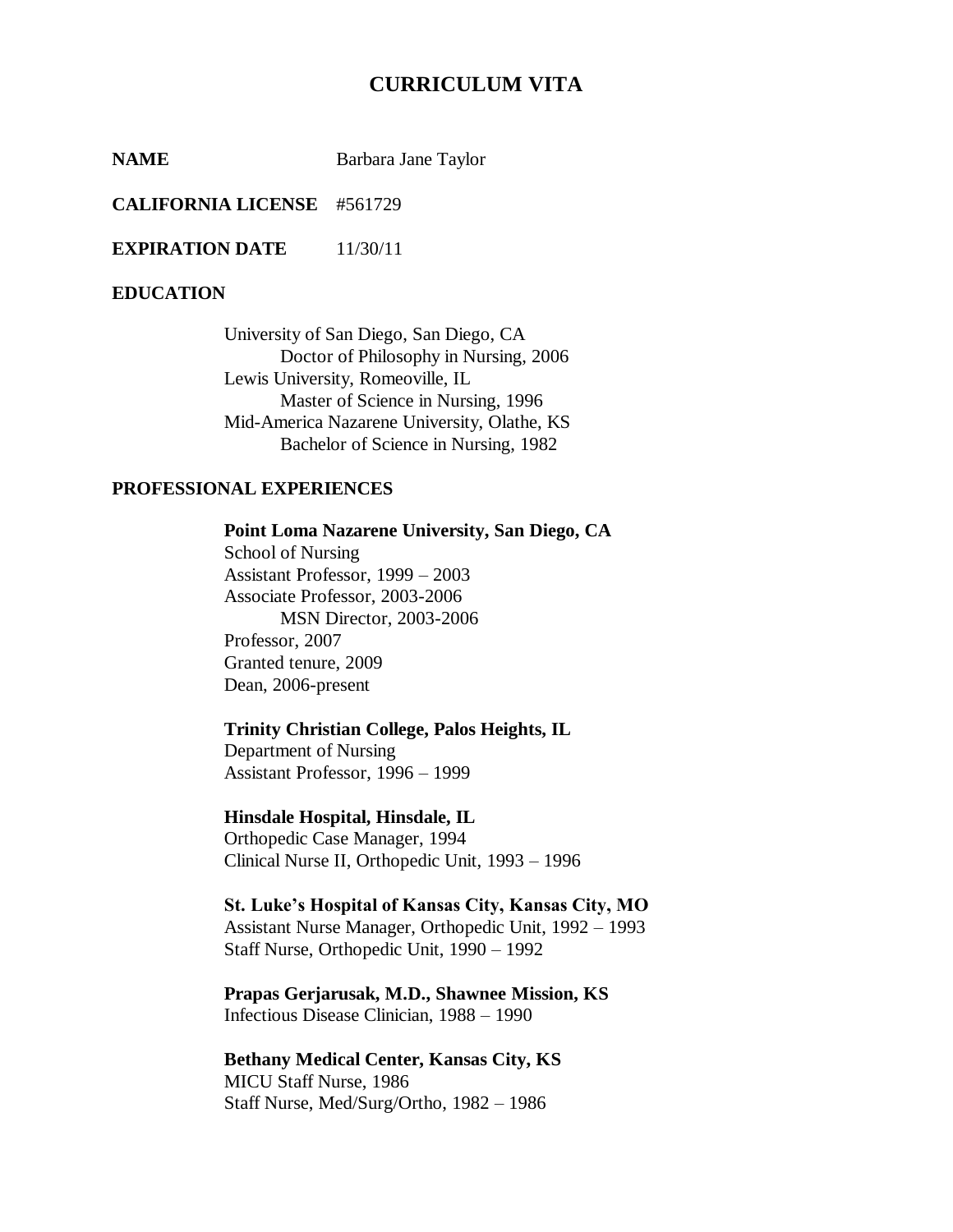### **UNIVERSITY SERVICE**

School of Nursing, Point Loma Nazarene University, San Diego, CA Academic Student Affairs Committee Curriculum and Evaluation Committee MSN Committee-chair, 2003-2006 Mid-City Health Promotion Center Faculty Advisor: SNAPL-2000-2005 Pinning Committee- 2000-2006 Pre-Nursing Student Mentor Program, 2006, 2007 Point Loma Nazarene University, San Diego, CA Faculty Status Committee 2003-2006, chair, 2005-2006, 2010-12 Graduate Studies Committee Resource (non-voting) 2003-current New Faculty Mentor, 2005, 2007 WASC Committee-EEI, 2005-2006 WASC Sub-committee-CPR progress assessment, 2006-2007 Faculty Council, 2009, chair 2010-11

## **PROFESSIONAL AND COMMUNITY SERVICE**

Sigma Theta Tau, Zeta Mu At-Large Commission on Collegiate Nursing Education (CCNE), Accreditation Site Evaluator, 2010 Site Visit, 2011-Central Methodist University International Board of Education, Church of the Nazarene, Washim, India 2007 Love Works trip to Washim, India, 2008

## **PROFESSIONAL DEVELOPMENT**

Test Construction Workshop, PLNU, 2011 AACN 2011 Doctoral Education Conference, San Diego Advanced Practice Nursing Workforce Changes & Trends, PLNU, 2010 California Association of Colleges of Nursing, Monterey, 2006, 2007, 2008 2009, 2010, 2011 Nurses Christian Fellowship Summit, Dallas, 2009 Innovations in Faith-Based Nursing Education, 2008 Council of Independent Colleges, San Francisco, 2007 American Academy of Colleges of Nursing, Fall 2005, 2006, 2008 Curriculum Development & Enhancement of Nursing Performance, Mira Costa, 2006 National Association of Clinical Nurse Specialist Annual Conference 2003, 2005 NLN Education Summit, September 1998, 2005 Clinical Teaching Strategies and Evaluation, August 1998 National Association of Orthopedic Nurses, 17<sup>th</sup> Annual Congress, 1997 Annual NW Indiana Nursing Research Conference, October 1997